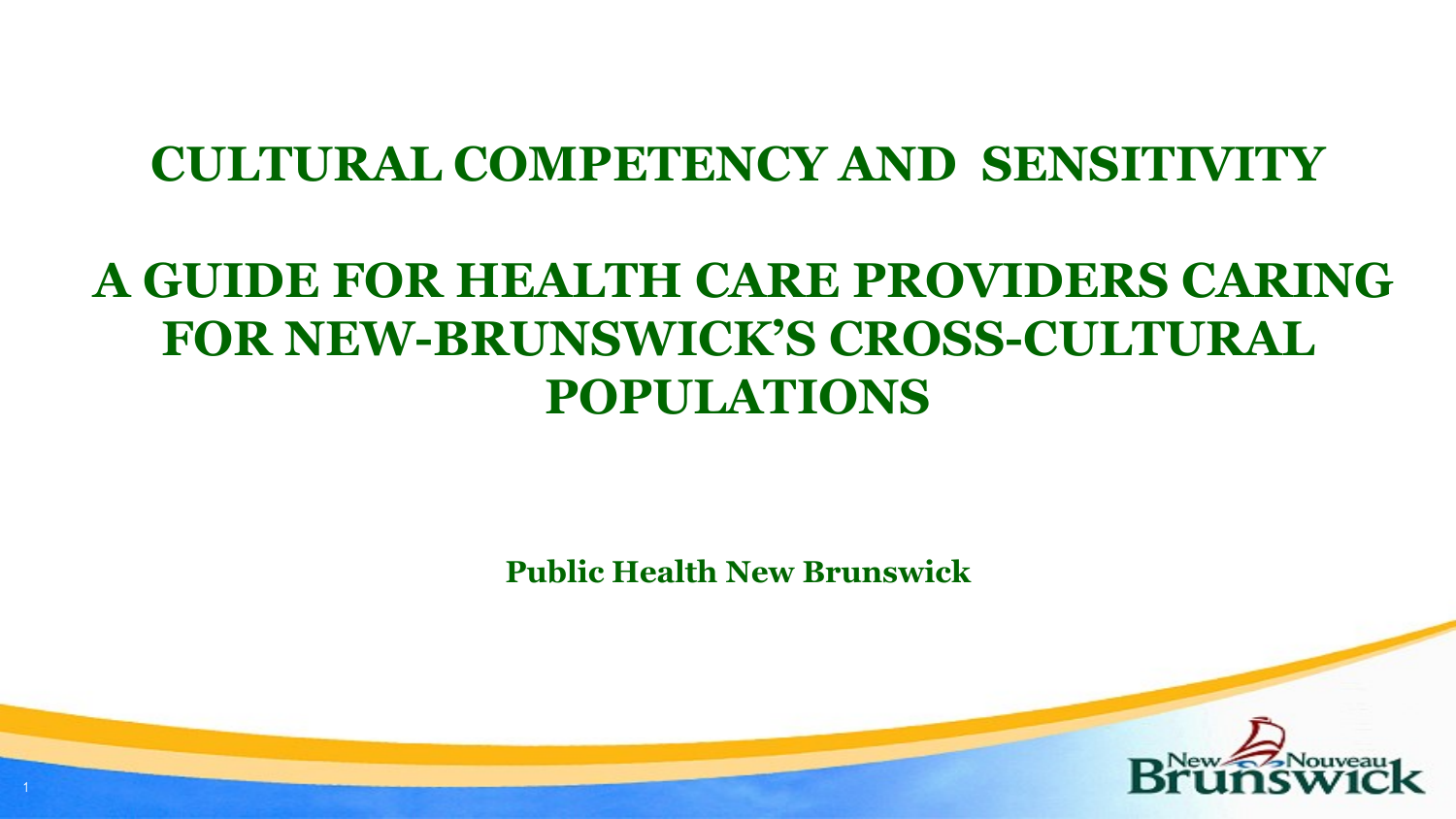### **Overview of contents**

- Purpose of this guide
- **≻Background: What is culture?**
- Why is cultural competence & sensitivity important to nursing practice?
- Cultural competence vs cultural sensitivity
- >Test your knowledge: Common myths
- Cultural Assessment
- Important considerations
- **Exes**

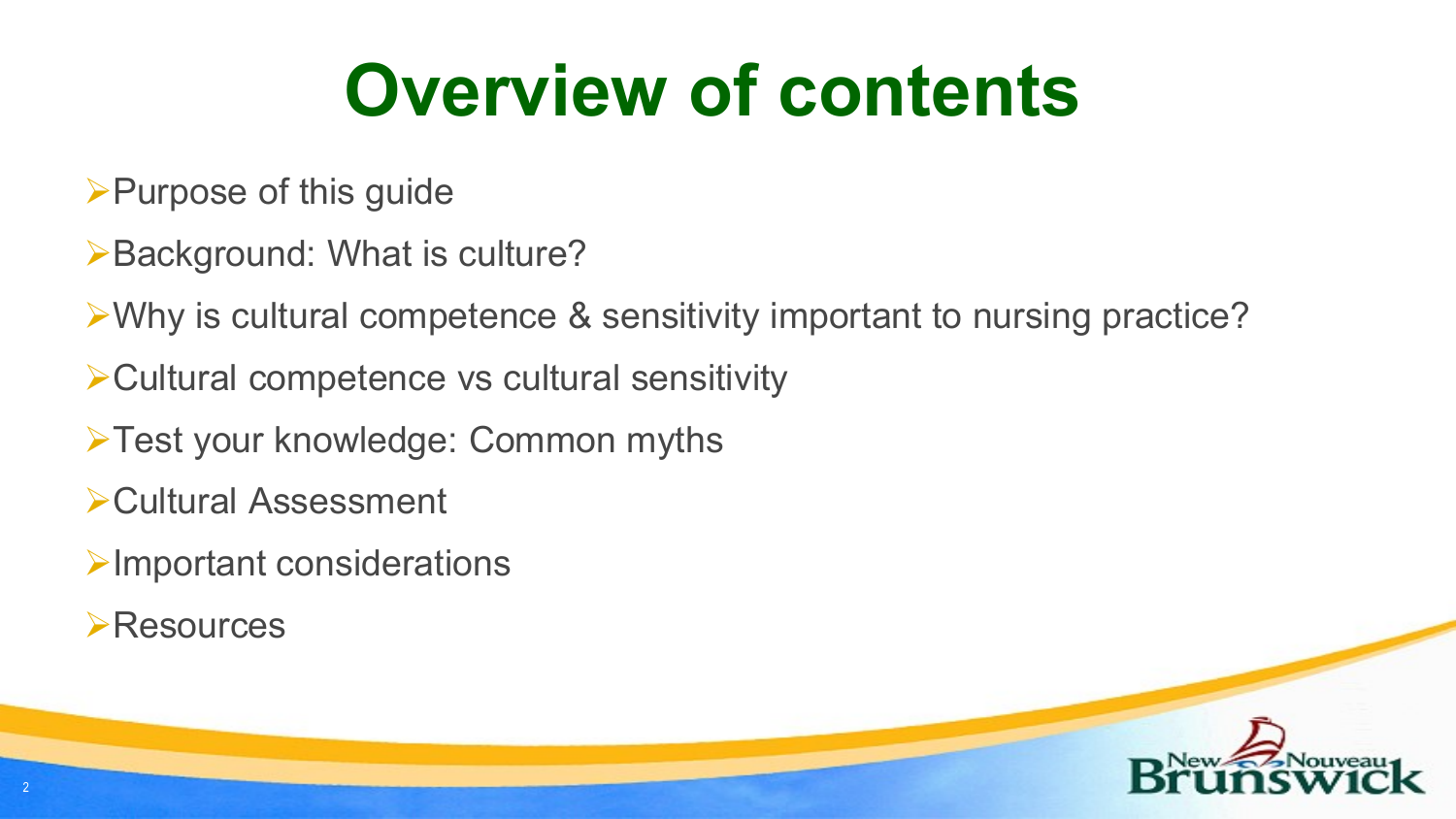# **Purpose of this guide?**

 $\triangleright$  The purpose of this guide is to act as a resource to health professionals increase their cultural competence and sensitivity when caring for patients, families, groups, and communities from different cultural backgrounds.

 $\triangleright$  Culture and health care share a strong bond and relationships with each impacting the other in numerous, complex, and dynamic ways.

 $\triangleright$  With increasing diversity in our province, there is a strong need for nurses and other health care providers to be culturally aware, sensitive, and competent to the needs of patients and families from various vibrant cultural backgrounds.

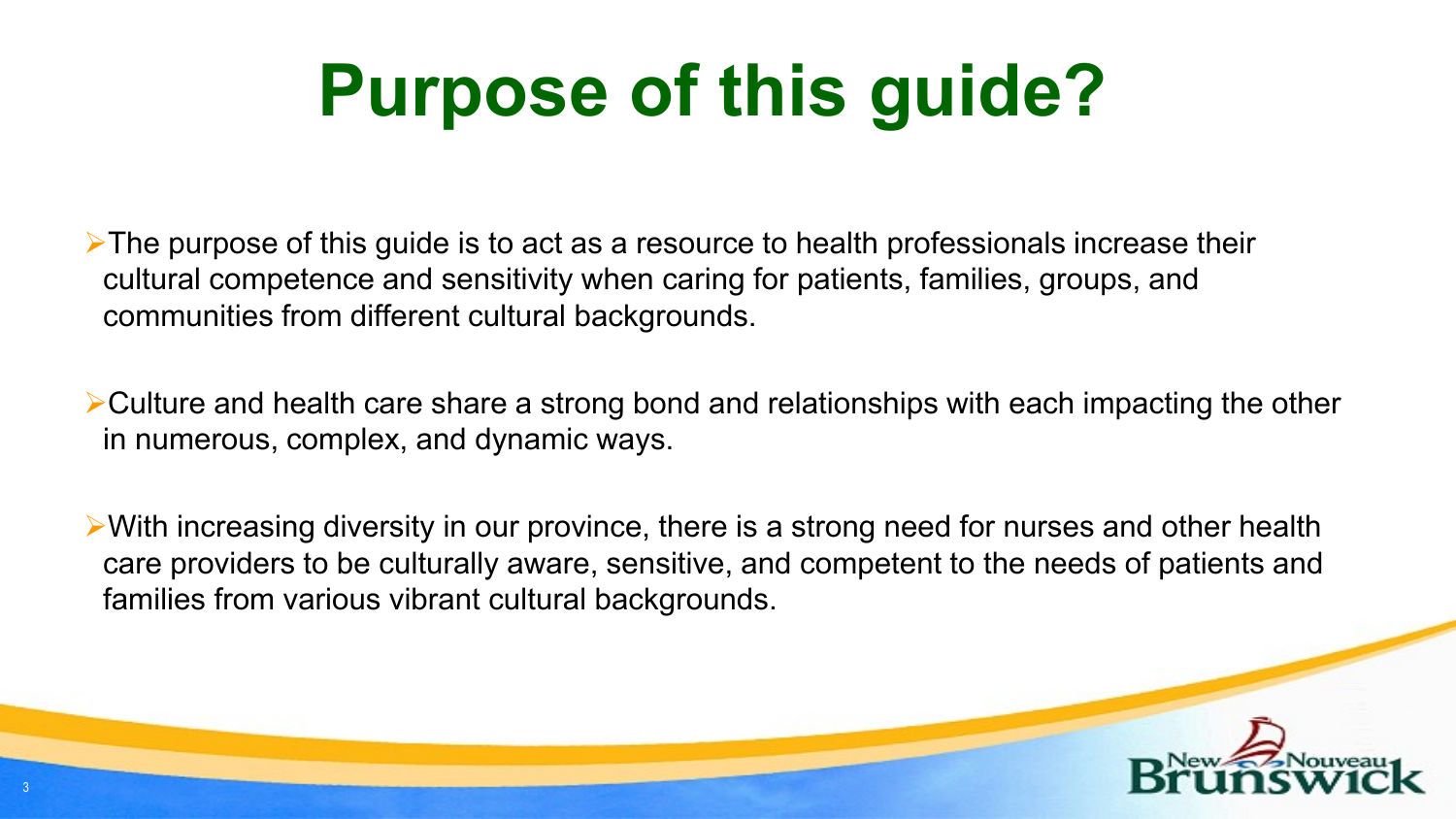### **WHAT IS CULTURE?**

**The term "culture" is a word used in daily life, yet, why do so many definitions exist? The definition of culture can be summarized by stating that culture is the essence of an individual and acts as a framework that guides daily life, actions, beliefs, values, and thoughts.**

- **It can be broken down and compartmentalized into three distinct dimensions:**
- **1. Subjective dimension**: This cultural dimension of an individual or group composes what an individual believes, the values they hold, the attitudes they exhibit, and the norms they feel are real and true.
- **2. Interactive Dimensions:** Consists of the verbal and non-verbal interactions that form the basis of communication both internally amongst a group of similar people, and externally amongst differing groups.
- **3. Material dimension:** It represents the textile objects such as clothing and artifacts used by an individual or group that can be identified as an element representing their culture.

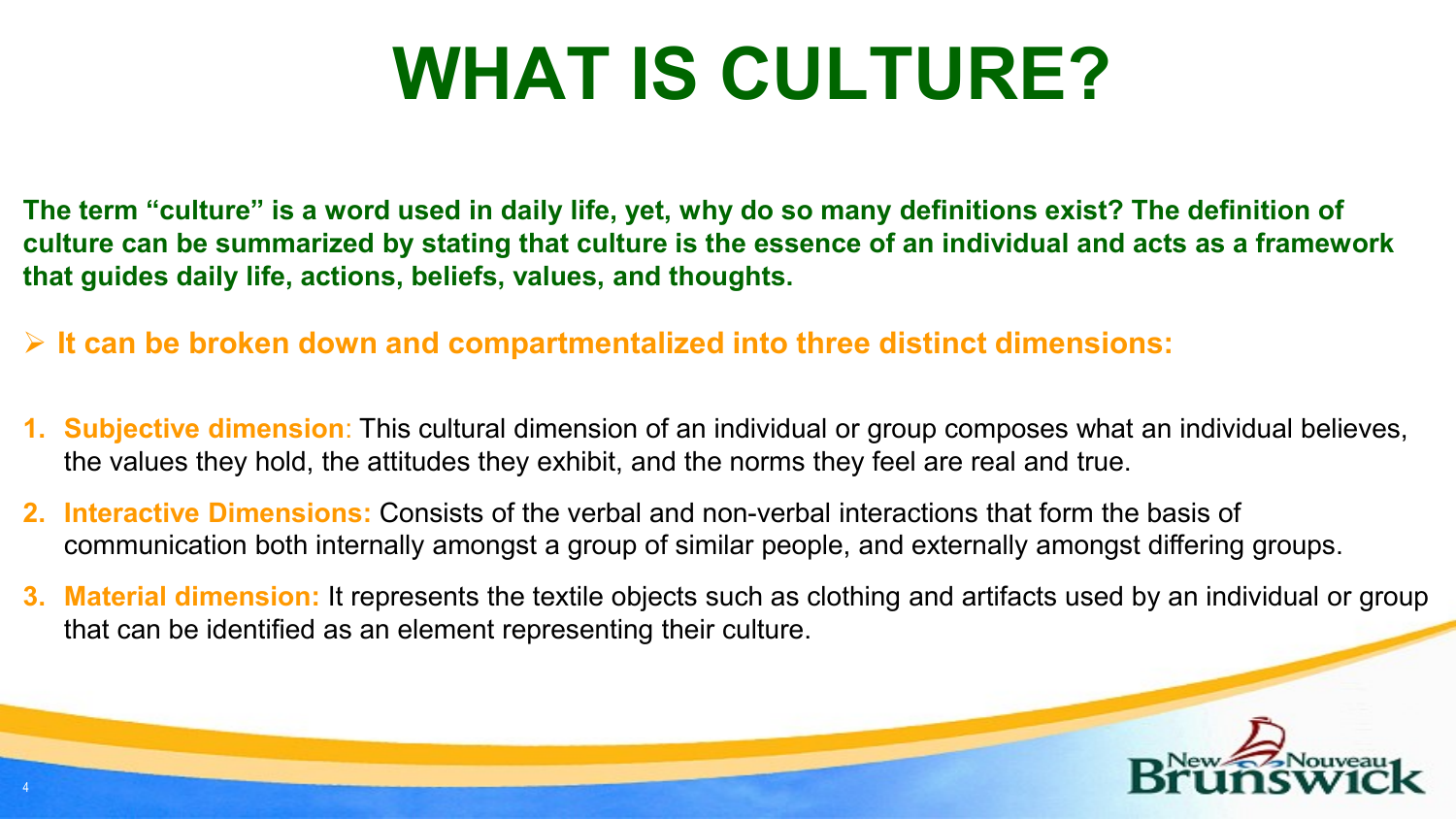# **A KEY MESSAGE ABOUT CULTURE:**

**It is an important fact to remember that even amongst a group that identify themselves as being members of a particular cultural group, individuals within that group may interpret cultural dimensions differently, and hold differing beliefs and values.** 

**Although a person's culture is influenced and rooted in ethnicity and race, these roots never solely define it.** 

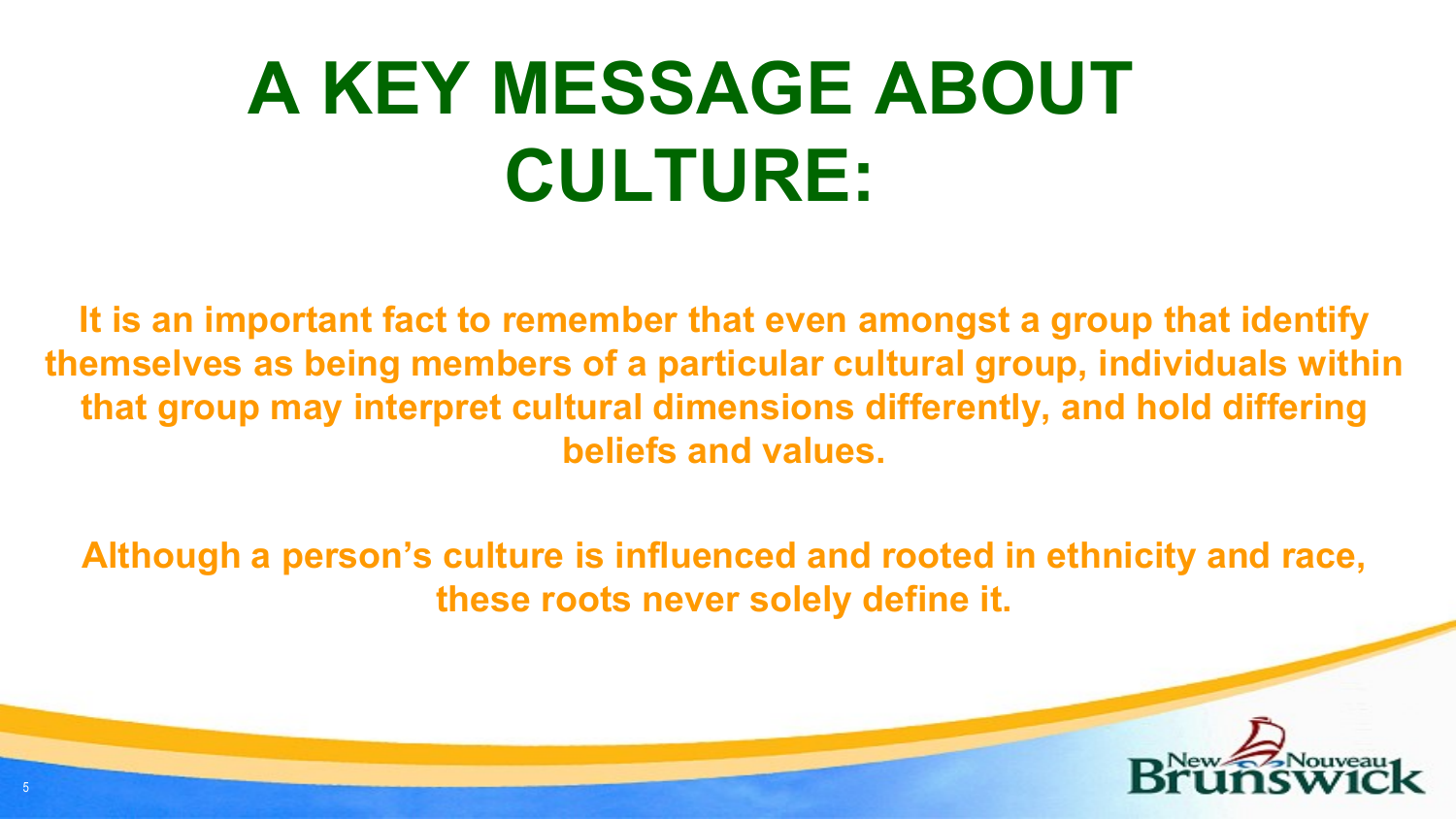# **Why is cultural competence & sensitivity important?**

Canada is a multicultural and colorful country whose pride is greatly steeped in its diverse inhabitants and has always been welcoming country that embraces individuals and families from various ethno-cultural backgrounds.

- The nursing workforce has also become a diverse mix of individuals. In fact, we have seen a rise in percentage of the nursing workforce consisting of individuals who have graduated from an international program.
- **Cultural competence** is not a skill that is spontaneously acquired, or one that remains the same over time. Cultural competence requires a great deal of awareness, personal reflection, and constantly examining situations and approaching them without assumptions and preconceived notions.
- $\triangleright$  A culturally competent health provider is aware of terms, phrases and actions that may be interpreted as disrespectful, inappropriate, or culturally insensitive, and instead, strive to demonstrate respect and politeness.

Like cultural competence, **cultural sensitivity** is another skill that is constantly changing and so health providers must relentlessly challenge themselves to remain sensitive to the holistic cultural needs of clients and families.

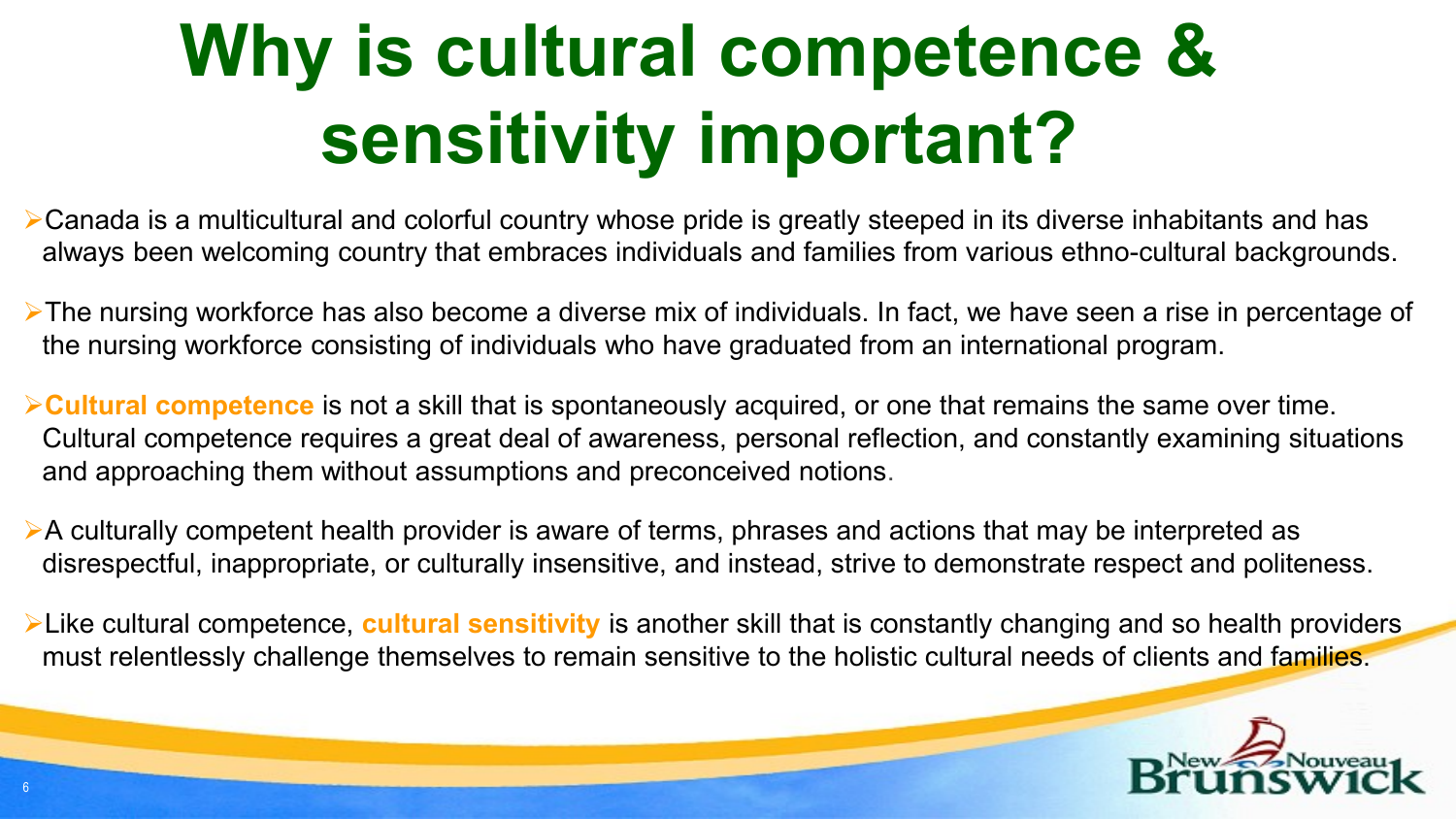#### **Con't…Why is cultural competence & sensitivity important?**

Cultural sensitivity is predominantly rooted in respect and demonstrated by behavior and actions that are genuine, respectful and authentic. It is demonstrated when neutral verbal and non-verbal communication is used to relay sensitivity and appreciated for the diversity of others.

There are many ways to improve one's culture sensitivity, one of those being possessing a broadened awareness of differences between cultures and by attending educational sessions or seminars that allow for the appreciation of differenced that exist amongst cultures.

Health providers must strive to integrate this appreciation of difference into individualized plans of care and approach all patients and situations from a holistic perspective.

These above facts, coupled with the increasing need for nurses and health care providers to provide holistic care to patients and families, is the reason why cultural competence and sensitivity are critical components in which health care providers must be cognizant.

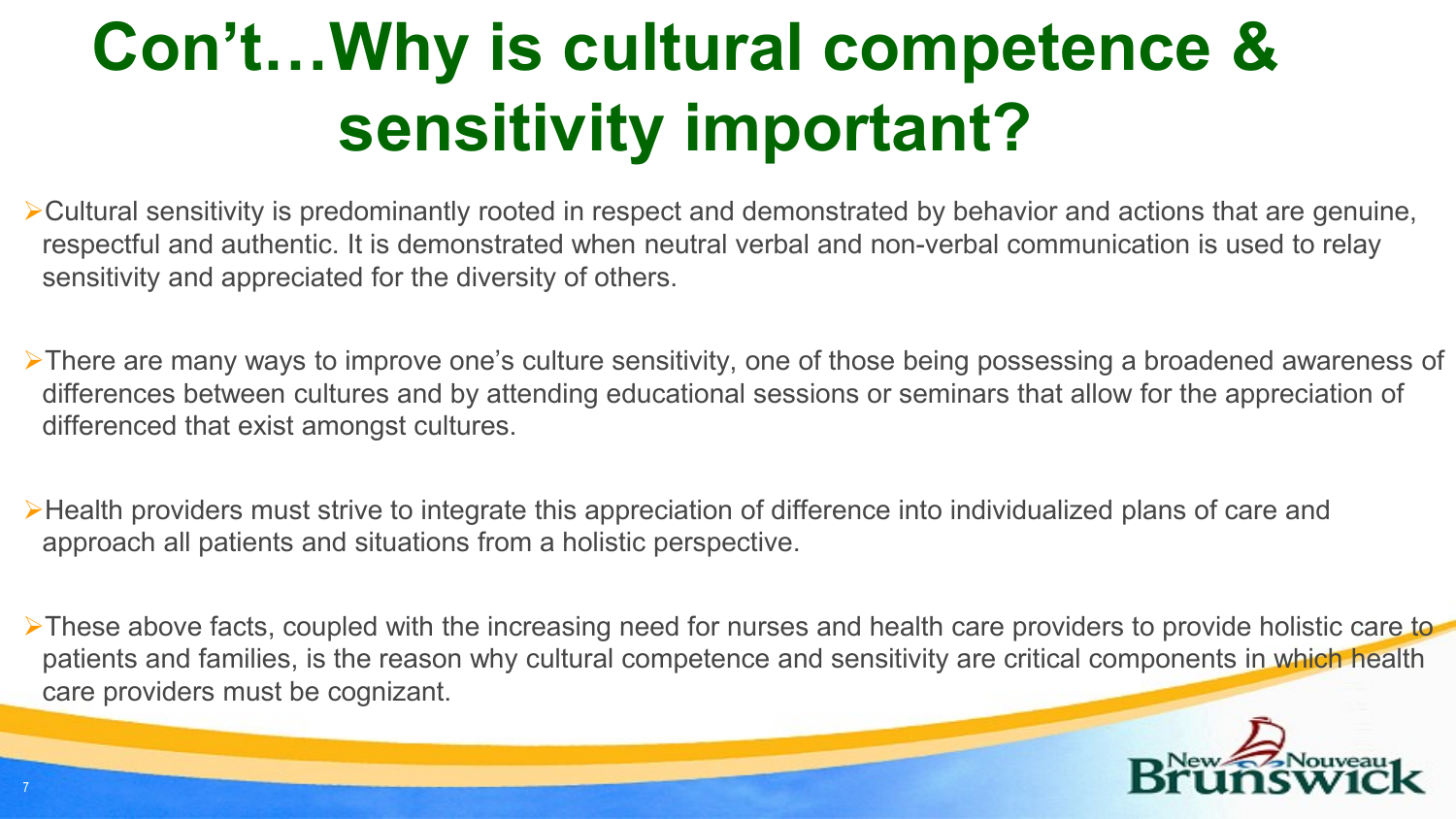# **Test your knowledge: Common myths**

**Myth #1**: **There are too many cultures in the world. I cannot possibly learn what I need to know about all of them.**

Your right, there are lots of different cultures in the world! Being culturally competent does not mean you know all the different "characteristics" about certain cultures, it means being more aware of them. Here are ways of doing this:

- $\checkmark$  Recognizing and rejecting your own pre-conceives beliefs about culture.
- $\checkmark$  Recognizing how your own beliefs shape and influence your views on culture.
- $\checkmark$  Not labelling individuals or groups with cultural names allows you to avoid generalizations and culture misinformation's.
- $\checkmark$  Cultural competence and sensitivity training

8

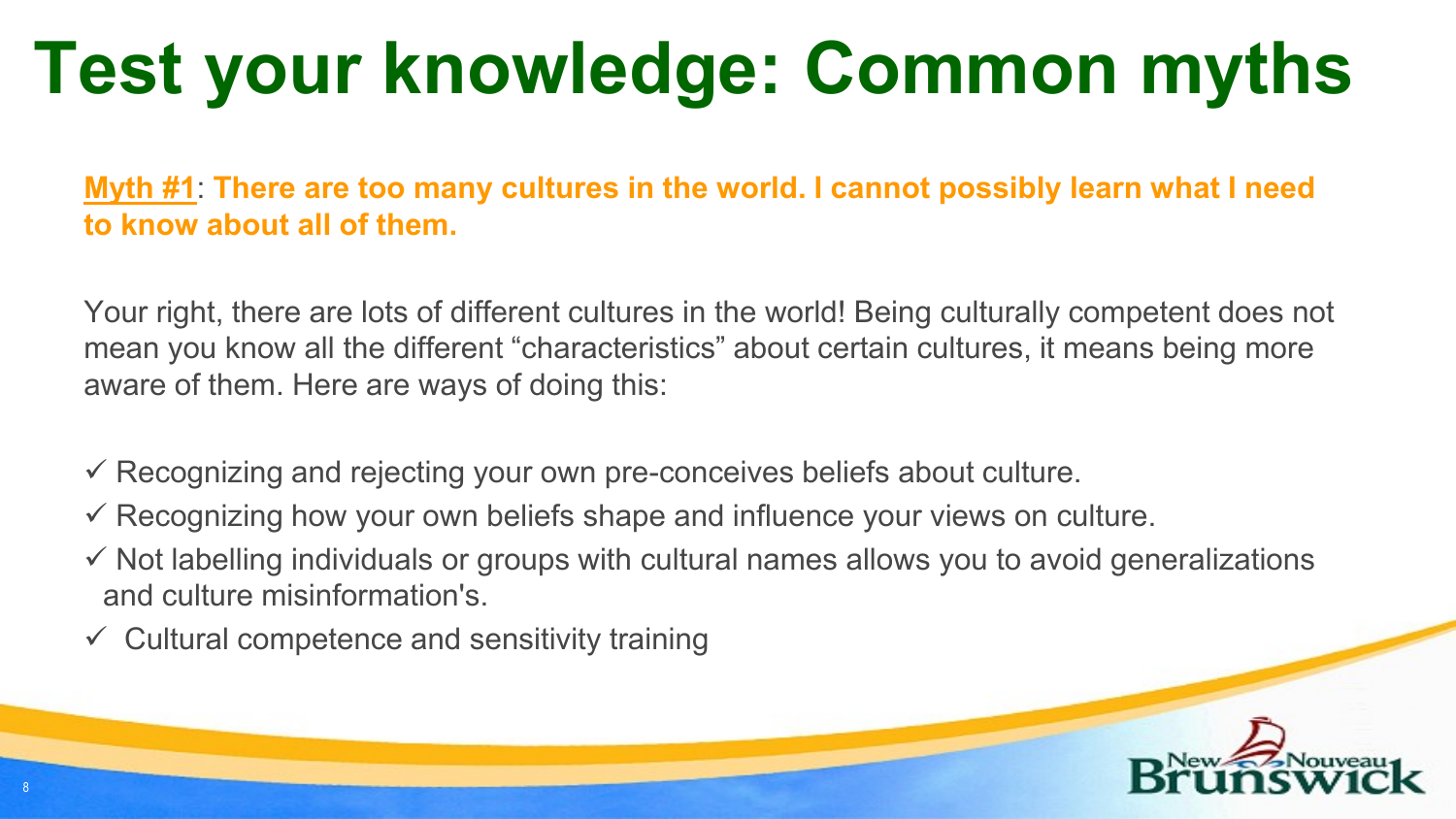# **Common myths con't….**

**Myth #2: I have reflected and thought about my own preconceptions about the various cultures I encounter in my daily life and profession. My own identity has taught me what it means to be culturally sensitive As such, I have now become culturally competent and able to care for people I will encounter from those differing cultures.** 

 $\checkmark$  No one becomes culturally competent overnight.

 $\checkmark$  it is a dynamic and ever challenging process.

 $\checkmark$  it is something that needs to be considered with every interaction and practiced throughout one's career.

 $\checkmark$  It is dangerous to label oneself as "culturally competent", to believe that cultural competence can reach a pinnacle point, or that you have learned all there is to know about a particular culture.

 $\checkmark$  Even if people identify themselves as being of a particular culture, their experiences about culture are different, and therefore , important to not make assumptions.

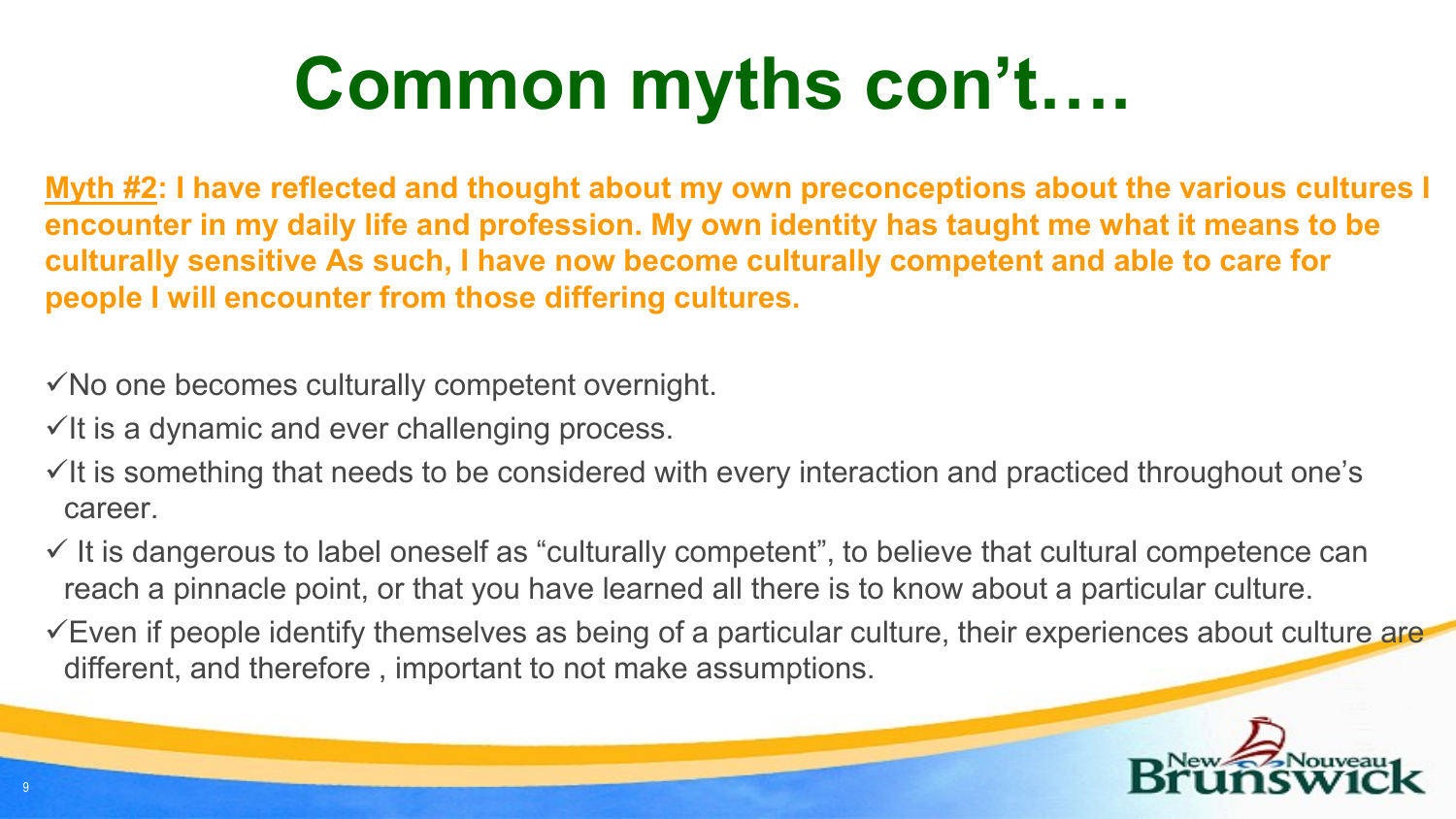## **Common myths con't….**

#### **Myth #3: I need a step-by-step guide and instruction on how to become culturally competent, not all this "touchy feely" kind of stuff. How can being more aware make me culturally competent?**

- $\checkmark$  Being aware is synonymous and equal to knowledge. It all begins with the eagerness and willingness to learn.
- $\checkmark$  Awareness is a complex skill gained over time that allows an individual the ability to reject or avoid acting on preconceived thoughts, to be inquisitive and gain new information, and to eventually resolve the case with cultural competence.

#### **Myth #4: I have already attended sessions on discrimination training, sexual harassment, and conflict resolution training. I know what I should and should not do in the eyes of the law.**

- Cultural competence and sensitivity is not something that is governed by law, instead, it is governed by one's own professionalism.
- $\checkmark$  It is about behaviours and actions that one can exhibit to improve an effectively communicate and form therapeutic bonds with individuals who identify themselves as being from a different culture than your own.
- $\checkmark$  Learn what others want by asking questions, doing your own research, becoming aware and approaching situations with respect and authenticity.

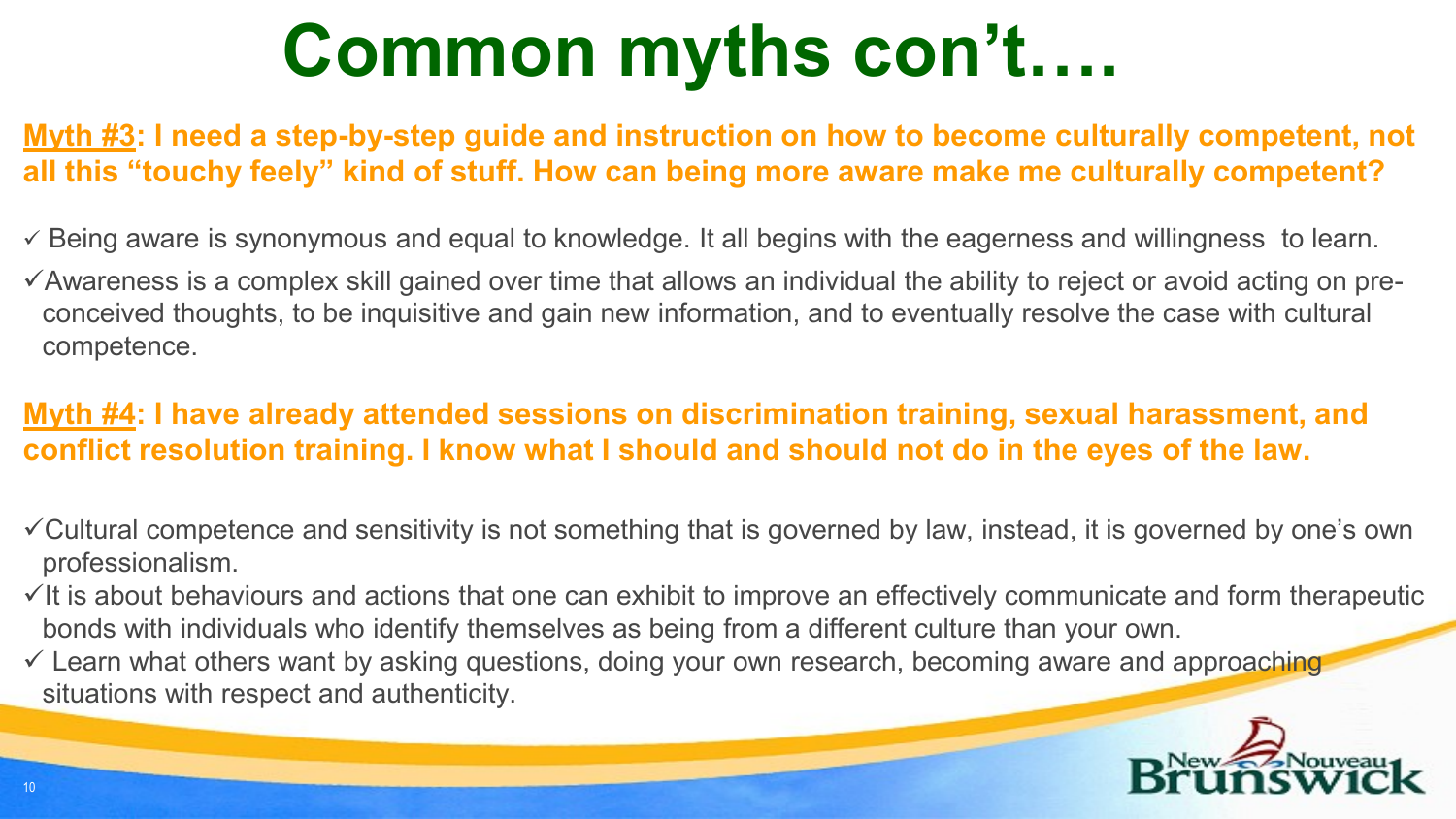

#### **Individual nurses are responsible for gaining, maintaining, and continually demonstrating cultural competence**

- The Canadian Nurses Association (CNA) dictates that cultural competence and sensitivity are entry-level skills for registered nurses and key to building therapeutic and caring relationships with patients and co-workers from diverse backgrounds.
- $\checkmark$  Madeleine Leininger, a cultural theorist, wrote that without cultural knowledge, holistic caring behavior would be impossible.
- Transcultural nursing concepts and cultural care give nurses an entirely new way of understanding individuals, families and cultures.
- Cultural competence is not a static state of knowledge; instead, health providers must be intrinsically engaged and eager to learn each and every day.
- All clients deserve an individual **cultural assessment** as values, beliefs, and practices amongst individuals are varied and unique.

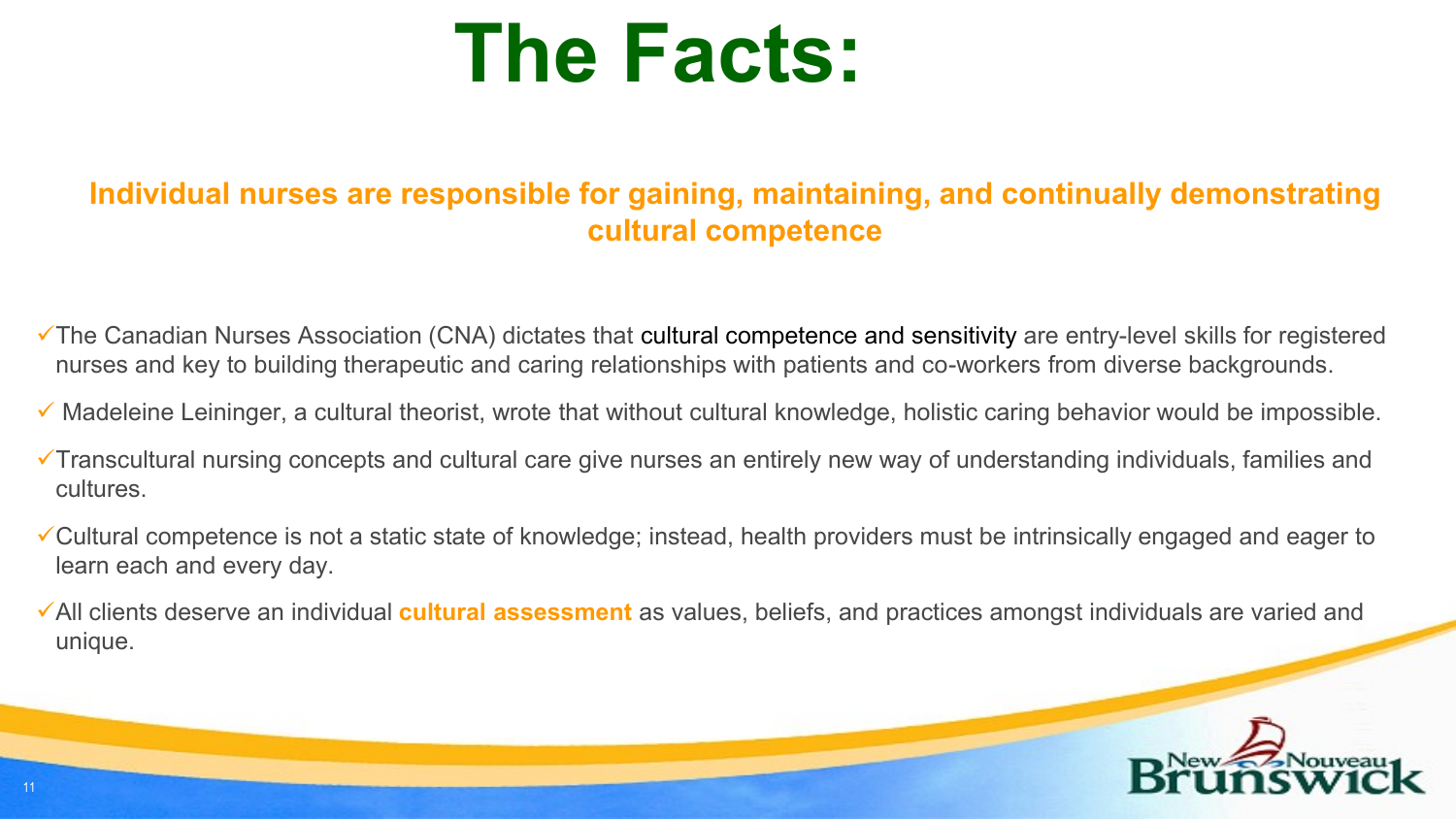#### **Cultural Assessment**

- **1. Cultural awareness**: Time must be spent to explore his/her own values, beliefs and prejudices in order not to risk imposing his/her own cultural biases with the patient. The health care professional (HCP) must also become aware as well of the values, beliefs, lifestyle and practices of the patient in order to become fully aware of the meaning and importance of cultural differences.
- **2. Cultural knowledge:** The HCP must find information and educate themselves about the applicable culture. It is also achieved by learning about the health-related socio-cultural and medical information about the relevant culture(s) encountered in their practice.
- **3. Cultural skill:** Based on the cultural knowledge gained, the practitioner completes a cultural assessment with the patient. Utilizing culturally appropriate education materials and incorporating important cultural factors in the plan of care. Assisting clients to access quality care such as communication tools (interpreters, gestures, sign language to effectively communicate) or cultural dietary needs for example.
- **4. Cultural encounter**: Is the process in which the practitioner encounters cross –cultural interactions with people who are culturally/ethnically different from oneself.
- **5. Cultural desire:** This important element deals with the need for individual sand organizations to have a curiosity, desire, and selfmotivation in their desire to engage in the process of cultural competence. Wanting to show inherent respect for all individuals regardless of age, sex, socioeconomic status, religion, class, and ethnic or cultural group.

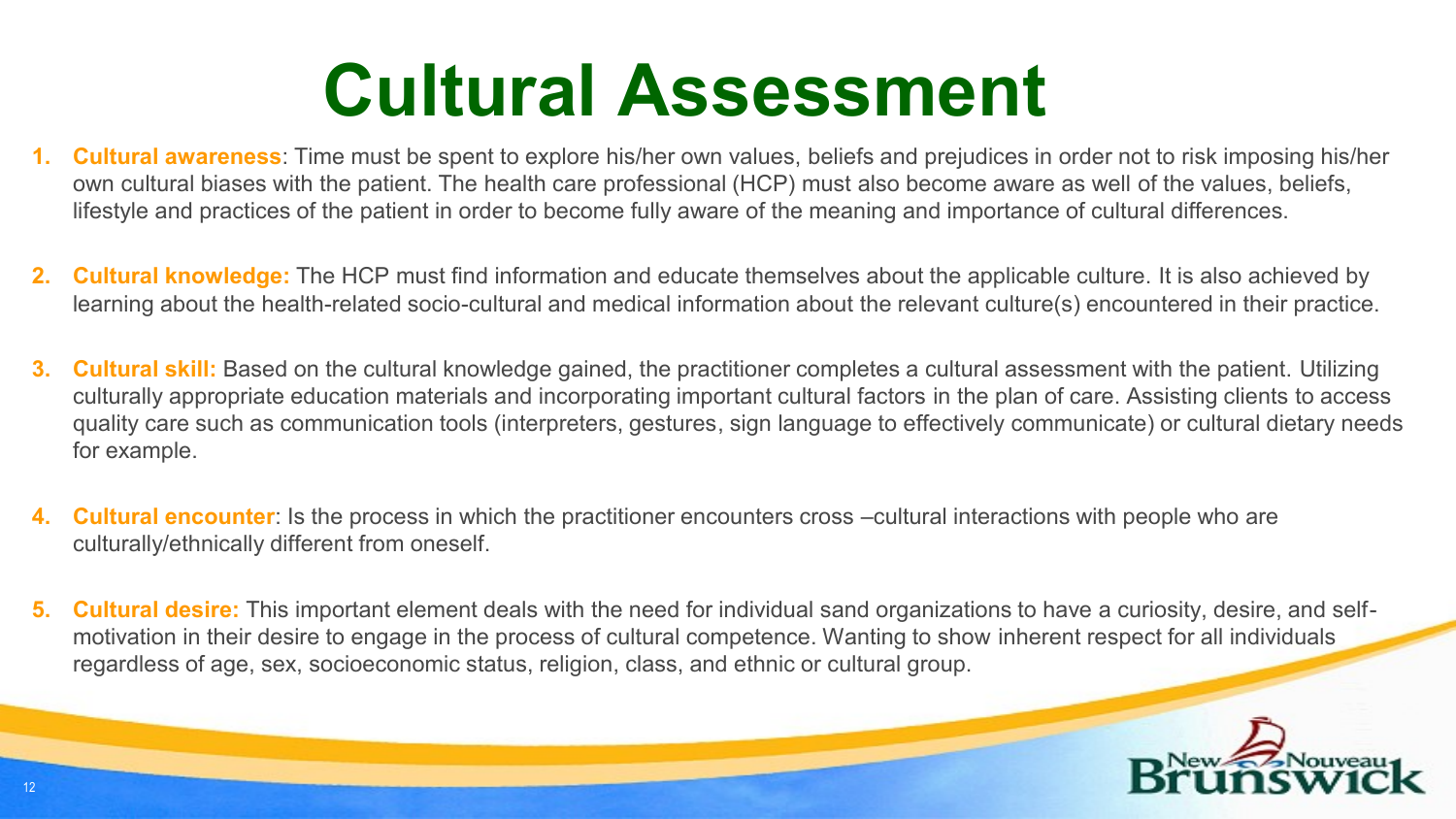#### **Important Considerations in Your Day-to-Day Practice**

- All registered nurses in Canada have an ethical obligation to provide care that is free of discrimination, labelling, and stereotyping based on cultural background.
- $\triangleright$  Immersion in a culture is an incredible opportunity that forges partnership, friendships, and enhances cultural sensitivity.
- $\triangleright$  In general, respect is generally perceived and appreciated in their health care interactions of all cultures.
- Use your curiosity. Research the culture, or any culture you are curious about or intersect with on a regular basis.
- ▶ Be open to adventure. Challenge yourself to try traditional foods and take part in traditional activities.
- ▶Be cognizant of non –verbal language of cues from the other person's body language.
- Greetings and language. Make an effort and challenge yourself to learn simple words, phrases, and greetings. Learning one word a day is a great and realistic challenge!

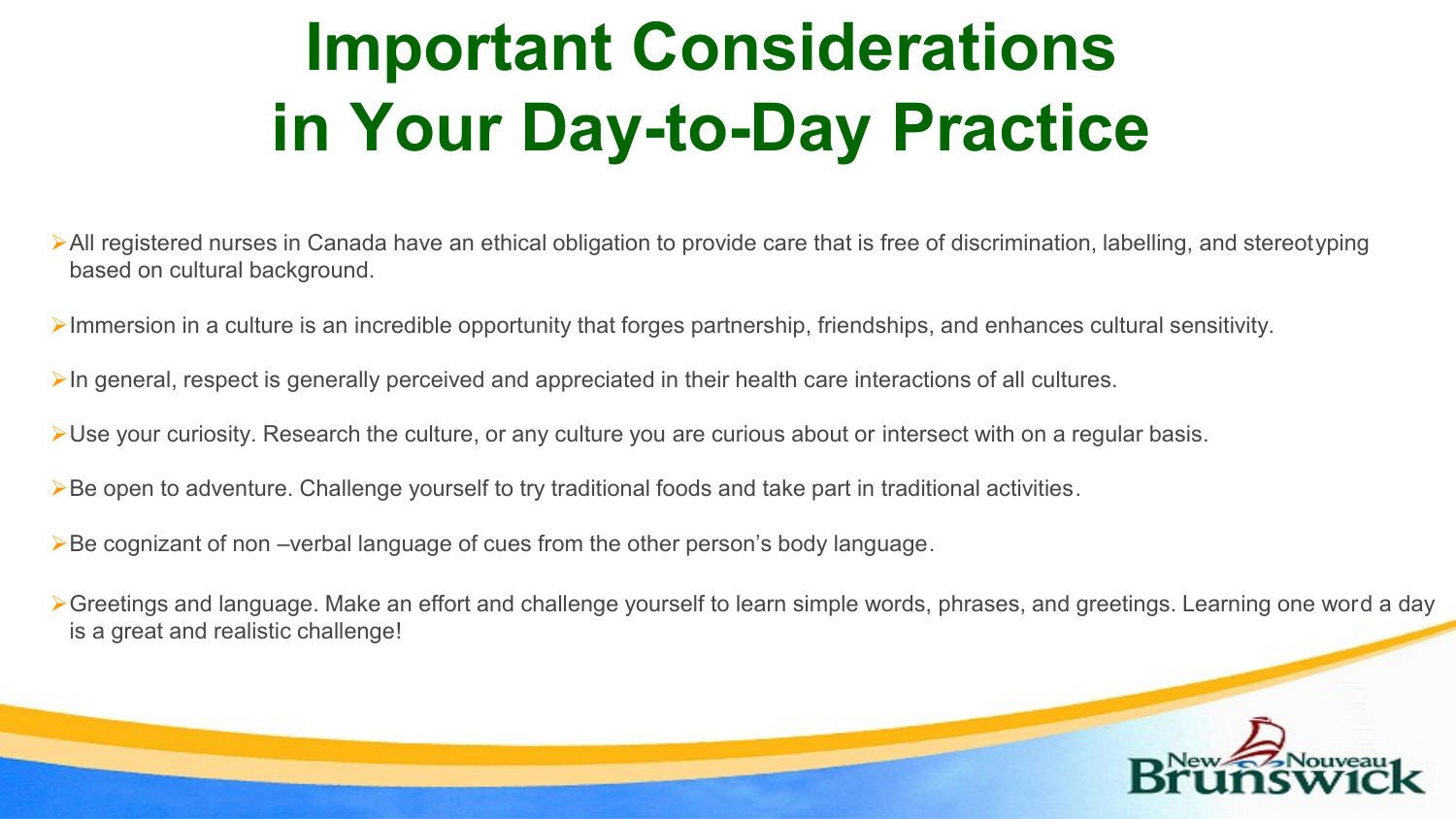### **Important Considerations con't …**

- Physical and personal space are perceived different amongst individuals and thus important to assess to the degree of comfort with proximity to others, body movement
- $\triangleright$  Time. The concept of time varies amongst and within cultures. It is important for HCP to assess this variation as it can have numerous impacts on the delivery of health care services
- Ask questions. Do not be shy or worried to make mistakes and ask silly questions. It is how we learn the best! Body language.

**Do not be intimidated. Although it may seem intimidating or daunting, cultural competence is a life long process. Embrace the challenge and never stop learning!**